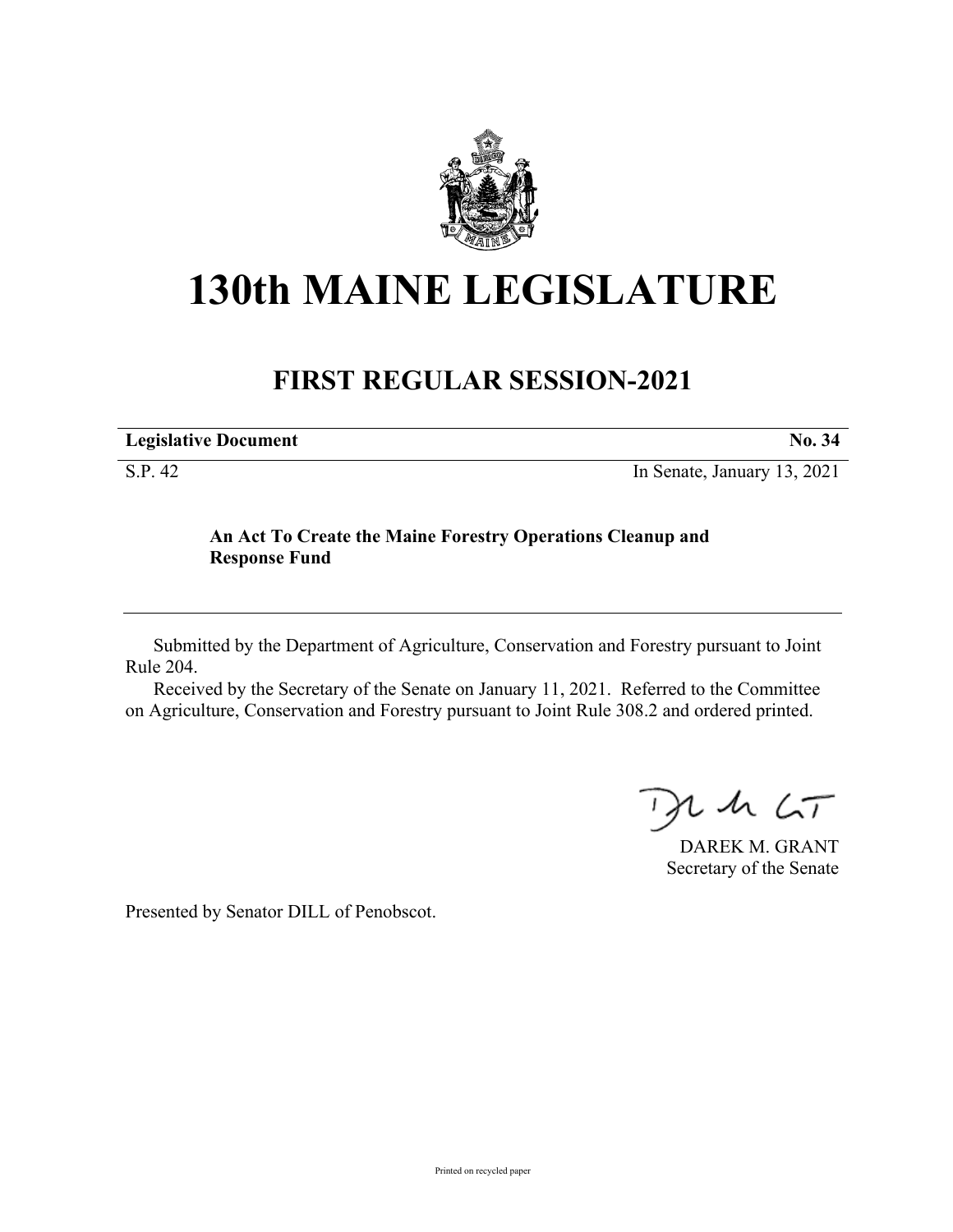| 1              | Be it enacted by the People of the State of Maine as follows:                                  |
|----------------|------------------------------------------------------------------------------------------------|
| $\overline{2}$ | Sec. 1. 12 MRSA §8869-B is enacted to read:                                                    |
| 3              | §8869-B. Maine Forestry Operations Cleanup and Response Fund                                   |
| 4              | The Maine Forestry Operations Cleanup and Response Fund, referred to in this section           |
| 5              | as "the fund," is established to be used by the bureau as a nonlapsing, revolving fund for     |
| 6              | carrying out the purposes of this subchapter. The balance in the fund is limited to \$20,000.  |
| $\sqrt{ }$     | To this fund are credited permit fees, civil penalties and other fees and charges related to   |
| 8              | this subchapter. To this fund are charged expenses of the bureau incurred to mitigate and      |
| 9              | remediate damages or potential damages to waters of the State created by violations of this    |
| 10             | subchapter, including but not limited to costs of cleanup of discharges of pollutants to       |
| 11             | waters of the State and the restoration of water supplies.                                     |
| 12             | <b>1. Disbursements from fund.</b> Money in the fund may be disbursed only for costs,          |
| 13             | including without limitation payments to contractors undertaking mitigation and                |
| 14             | remediation activities and equipment expenses, involved in the control of sediment and         |
| 15             | water flow, the abatement of pollution and the implementation of remedial measures,            |
| 16             | including restoration of water supplies, related to the discharge of sediment and other        |
| 17             | pollutants discharged or at risk of discharging to waters of the State by timber harvesting    |
| 18             | activities.                                                                                    |
| 19             | 2. Reimbursements to the fund. The following provisions govern reimbursements                  |
| 20             | to the fund.                                                                                   |
| 21             | A. For the use of the fund, the director shall seek recovery of disbursements from the         |
| 22             | fund from the responsible party, unless the bureau finds the amount involved too small,        |
| 23             | the likelihood of success too uncertain or that recovery of costs is unlikely due to the       |
| 24             | inability of the responsible party to pay those costs.                                         |
| 25             | B. Requests for reimbursement to the fund, if not paid within 30 days of demand, may           |
| 26             | be turned over to the Attorney General for collection or may be submitted to a                 |
| 27             | collection agency or agent or an attorney retained by the department with the approval         |
| 28             | of the Attorney General in conformance with Title 5, section 191, or the bureau may            |
| 29             | file suit in District Court.                                                                   |
| 30             | <b>3. Lien.</b> All costs incurred by the State to mitigate and remediate damages or potential |
| 31             | damages to waters of the State created by violations of this subchapter under subsection 1     |
| 32             | and interest on those costs are a lien against the real estate of the responsible party. A     |
| 33             | certificate of lien signed by the director must be sent by certified mail to the responsible   |
| 34             | party prior to being recorded and may be filed in the office of the clerk of the municipality  |
| 35             | in which the real estate is located. The lien is effective when the certificate is recorded    |
| 36             | with the registry of deeds for the county in which the real estate is located. The certificate |
| 37             | of lien must include a description of the real estate, the amount of the lien and the name of  |
| 38             | the owner as grantor.                                                                          |
| 39             | When the amount for which a lien has been recorded under this subsection has been paid         |
| 40             | or reduced, the director, upon request by any person of record holding interest in the real    |
| 41             | estate that is the subject of the lien, shall issue a certificate discharging or partially     |
| 42             | discharging the lien. The certificate must be recorded in the registry in which the lien was   |
| 43             | recorded. Any action of foreclosure of the lien must be brought by the Attorney General        |